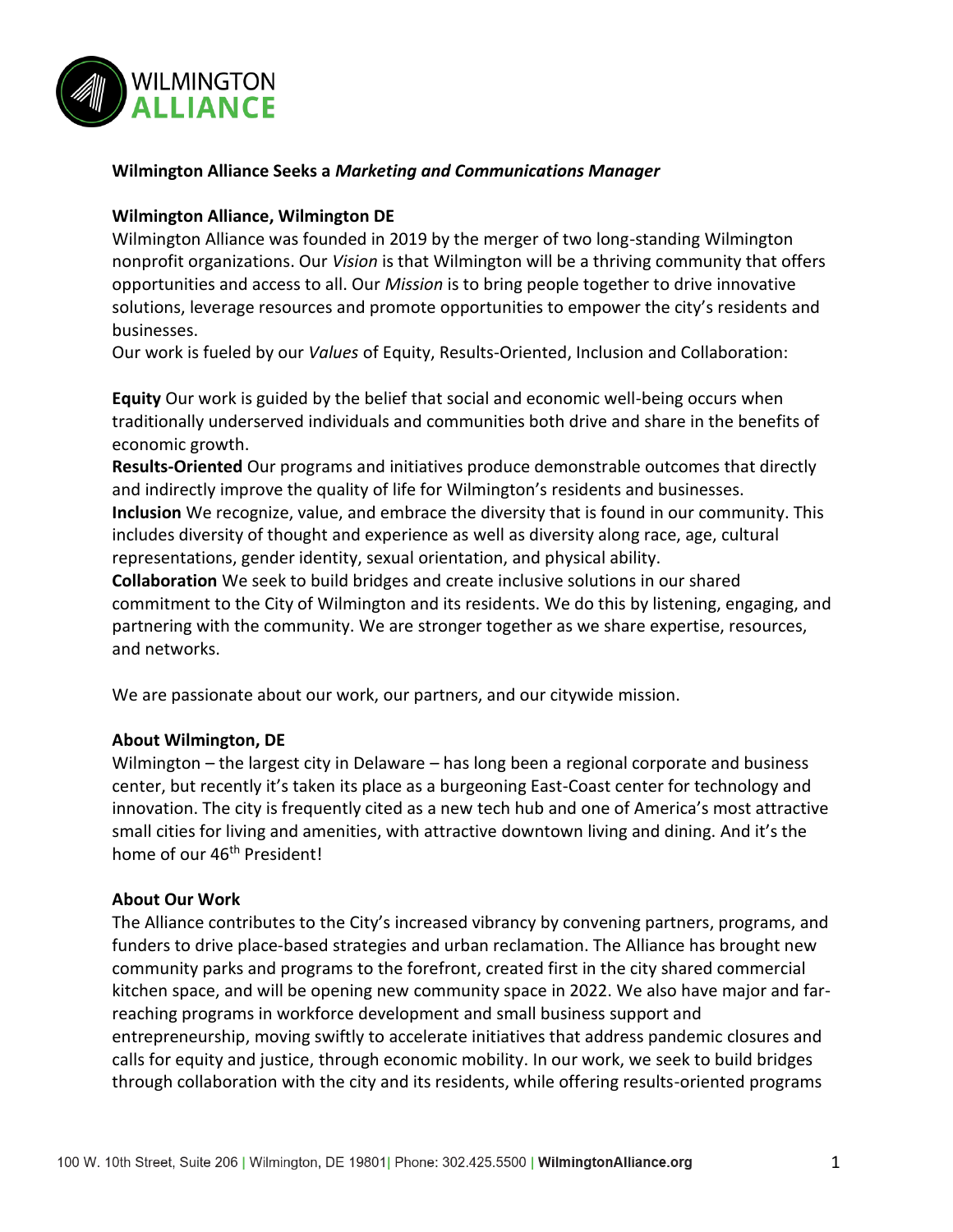

and initiatives to produce outcomes that improve the quality of life for Wilmington's residents and businesses.

# **The Position**

To help develop and implement effective marketing and external communications, the Alliance has created the new position of Marketing and Communications Manager.

## **Position Profile**

The employee in this position will work with Wilmington Alliance staff, consultants, and stakeholders to meet Alliance branding, marketing, and communications goals. They will be responsible for developing and implementing all of Wilmington Alliance's marketing and external communications, driving effective and engaging messages and visuals across media outlets, and contributing to the Alliance's voice, presence, and reputation in the community. In collaboration with the Funding & Business Development Manager, the Marketing & Communications Manager will drive the big-picture strategy for the Alliance's marketing and communications efforts annually, including developing best practices for content development and dissemination, leading external communications, marketing special events and programs, and building Wilmington Alliance's brand locally, regionally, and nationally. The position reports to Wilmington Alliance CEO Renata B. Kowalczyk.

## **Candidate Profile**

We are looking for a highly creative and results-driven candidate who thrives in a flat, small team environment, that is entrepreneurial, fast-paced, ambitious, outcomes-focused, relationships-based, and fun. The successful candidate will be enthusiastic about working in an urban setting. They must be both forward- and inward-facing, able to communicate effectively with all our stakeholders, as well as work closely with Alliance staff.

Above all, because of the Alliance's commitment to the principles of equity and social justice, the successful candidate will possess the capacity to deal with the wide variety of our stakeholders and funders, communicating and working effectively across lines of race, class, education, generation, and sexual orientation.

## **Position Duties and Responsibilities**

## **Marketing:**

- Drive the development of a comprehensive marketing plan to support successful execution of Wilmington Alliance's 2-year strategic priorities and goals
- Lead Wilmington Alliance's re-branding effort in 2022, including a website overhaul
- Collect data and analyze the success of marketing methods, identify trends, make recommendations for improvements
- Work closely with staff across our program areas to modify or expand our respective initiatives
- Support the marketing of our annual programming and special events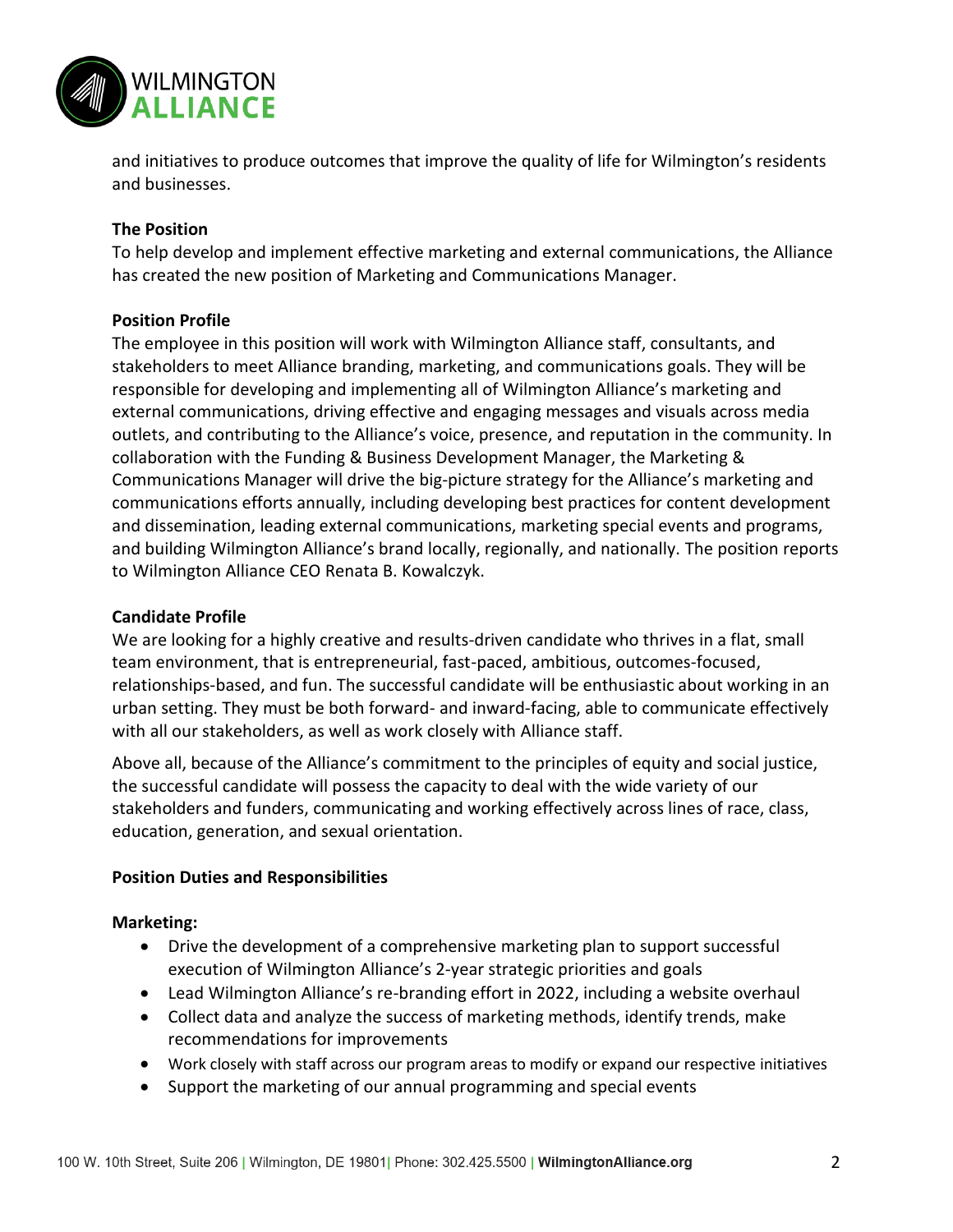

- Research, plan and implement social media and marketing campaigns to achieve organizational objectives including fundraising, programming delivery and ecosystems building
- Conduct email marketing campaigns and regular communications, ensuring relevant, revenue-generating and brand-building content is delivered to targeted audiences
- Design and create fresh branded collateral, including but not limited to flyers, project/program one-pagers, brochures, online and print ads, posters, and signage
- As part of the Wilmington Alliance's rebranding effort, streamline our social media platforms; improve their utilization to increase public awareness of Wilmington Alliance

# **Communications:**

- Develop materials, content, and tools to increase public awareness of the Alliance
- Work with Alliance staff on the website and email newsletter content, programsupporting collateral, fundraising campaigns materials, and videos
- Establish media relationships by pitching stories through written press releases, successfully securing media coverage in television, radio, print, and digital news outlets
- Drive the development of a comprehensive marketing plan to support successful execution of Wilmington Alliance's 2-year strategic priorities and goals
- Lead Wilmington Alliance's re-branding effort in 2022, including a website overhaul
- Collect data and analyze the success of marketing methods, identify trends, make recommendations for improvements

# **Administration:**

Provide regular and accurate marketing and communications reports to the CEO.

Additional duties as assigned by the CEO.

# **Candidate Qualifications**

To perform this job successfully, an individual must be able to perform each essential duty satisfactorily. Requirements listed below are representative of the knowledge, skill, and/or ability required. Reasonable accommodations may be made to enable individuals with disabilities to perform essential functions.

*Education/Experience.* The successful candidate must have a minimum of five years demonstrated and measurable experience in marketing and communications.

*Language Ability.* Candidate must have excellent communications skills, both listening and speaking, written and verbal skills, ability to conduct appropriate research and present information to varied audiences. Attention to detail, including strong command of grammar, editing/proofing skills, and ability to write with a consistent voice and style.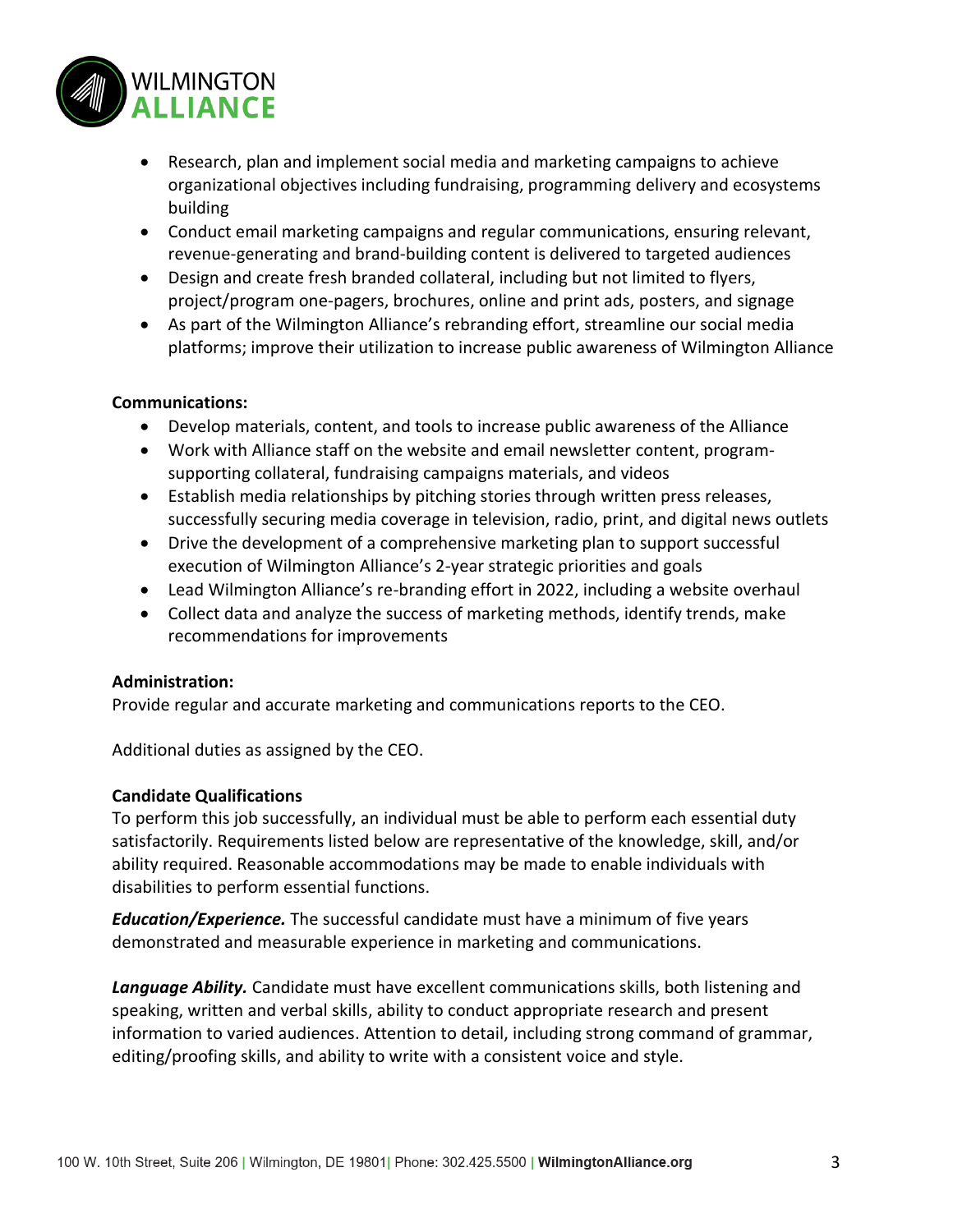

*Computer Skills.* Candidate must have strong knowledge of the Microsoft Office suite components, Adobe and be comfortable using (or learning to use) other web-based programs to create written documents, infographics, presentations, online and printed collateral in support of the programming and advancing the Alliance's brand. High-level proficiency with social media platforms (primarily Facebook, Instagram, LinkedIn, and YouTube).

*Organizational Skills.* Position requires strong critical thinking and organizational skills: effective time management; ability to set/meet deadlines; multi-tasking; ability to work both collegially and independently in a fast-paced environment; and management/coordination of work of Alliance consultants.

## **Position and Benefits**

Salary (commensurate with qualifications and experience) falls in the range of \$70,000 - \$80,000. The position affords excellent benefits package, including company-paid health, dental, vision, and supplemental benefit coverage for employees, flexible spending account, a 401K plan with employer match. Free parking is provided, and there are 13 paid holidays plus an end-of-the-year holiday break. Vacation days, sick days and personal days are calculated according to the calendar year and will prorated based upon date of hire. There is no relocation allowance.

#### **Work Environment**

The Alliance office is located at 100 West 10<sup>th</sup> Street in downtown Wilmington, Delaware, in a fully accessible elevator building. Restaurants and amenities are located within walking distance. At present, due to COVID-related restrictions, employees work mostly remotely. The Alliance is a highly functioning small-staff organization. The successful candidate will be able to work vertically (with minimal staff support) to fulfill position responsibilities. While the candidate need not be a current Delaware or Wilmington resident, knowledge of the First State and the City of Wilmington (or enthusiasm to learn) is highly desired.

#### **Application and Selection Process**

Qualified candidates should send a 1-page cover letter, resume, and an applicable writing sample – with "*Marketing and Communications Manager*" in the subject line – via email to [jobs@wilmingtonalliance.org](mailto:jobs@wilmingtonalliance.org) 

Emailed applications will be accepted through **March 20th, 2022,** and preliminary interviews will begin as qualified applicants are identified. No applications will be accepted by mail or phone.

Cover letter should be addressed to Renata B. Kowalczyk, CEO, Wilmington Alliance.

Candidates will be notified of application receipt and status in a timely fashion.

Finalist candidates will be expected to provide references and will be subject to a background check and verifications.